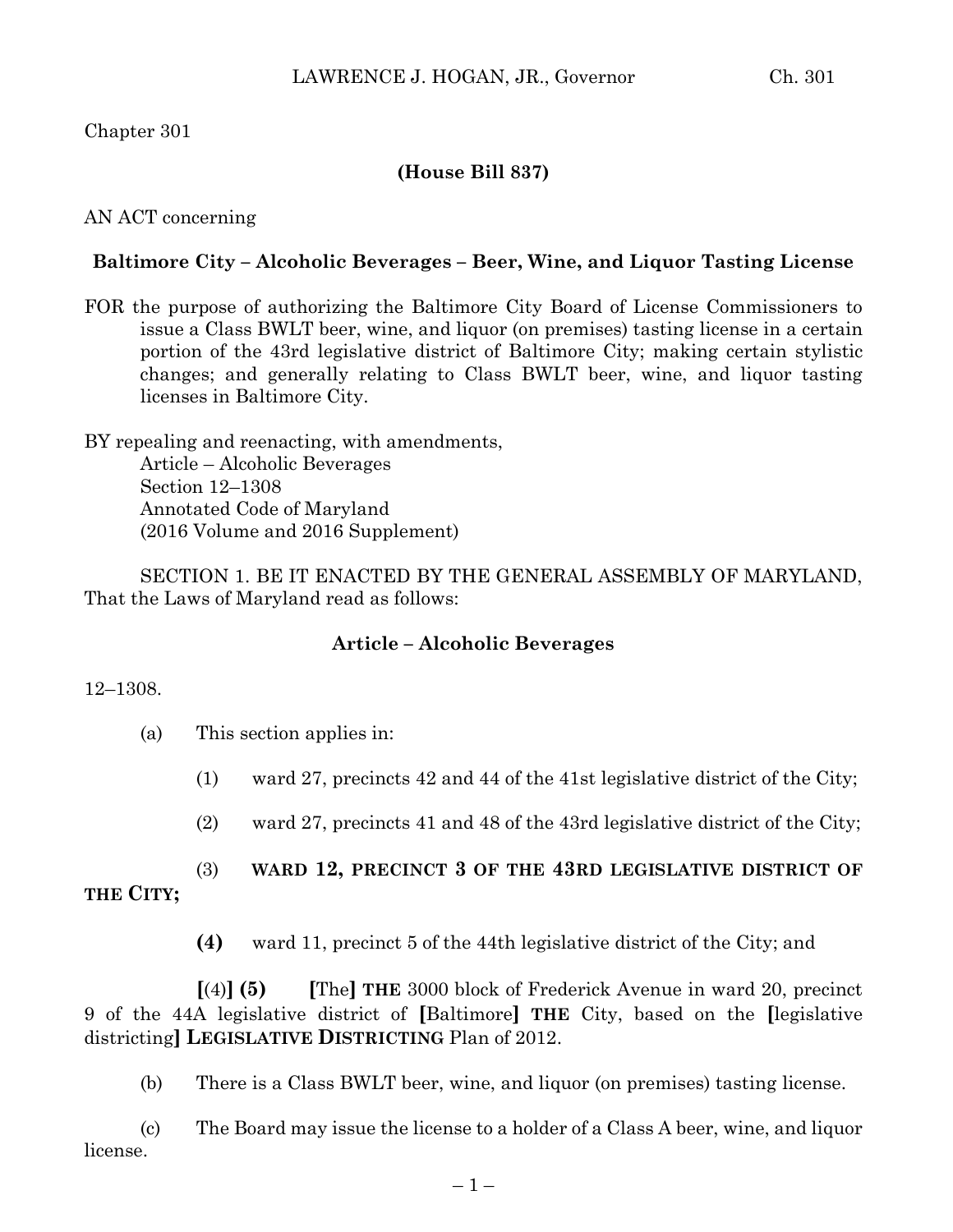(d) The license authorizes the holder to allow on–premises consumption of beer, light wine, and liquor for tasting.

(e) The license may be issued as:

(1) a daily tasting license, that may be issued not more than 12 times to a single license holder in a license year;

(2) a 26–day or 52–day tasting license, each of which may be used consecutively or nonconsecutively; and

(3) a tasting license that may be used daily throughout the year.

(f) (1) An applicant shall apply for the license on a form that the Board provides.

(2) The form shall specify the date or dates on which the tasting is requested to occur.

(3) The application and payment for the daily license shall be submitted at least 7 days before the tasting event.

(4) The application and payment for the 26–day tasting license and the 52–day tasting license shall be made at least 7 days before the first proposed tasting event.

(5) The holder of a 26–day tasting license and the holder of a 52–day tasting license shall notify the Board, on a form that the Board approves, of additional tasting events authorized by the licenses.

(g) The license holder may exercise the privileges under the license during the hours and days provided for under the license holder's Class A license.

(h) An individual may consume beer, light wine, or liquor covered by the license in a quantity of not more than:

 $(1)$  1 ounce of light wine from an offering in a day;

(2) 3 ounces of beer from an offering in a day; and

(3) one–half ounce of liquor from an offering in a day.

(i) At the end of each day for which the license is valid, the license holder shall dispose of any alcoholic beverage that remains in a container opened for tasting.

(j) In addition to the Class A annual license fee, the license fee is: